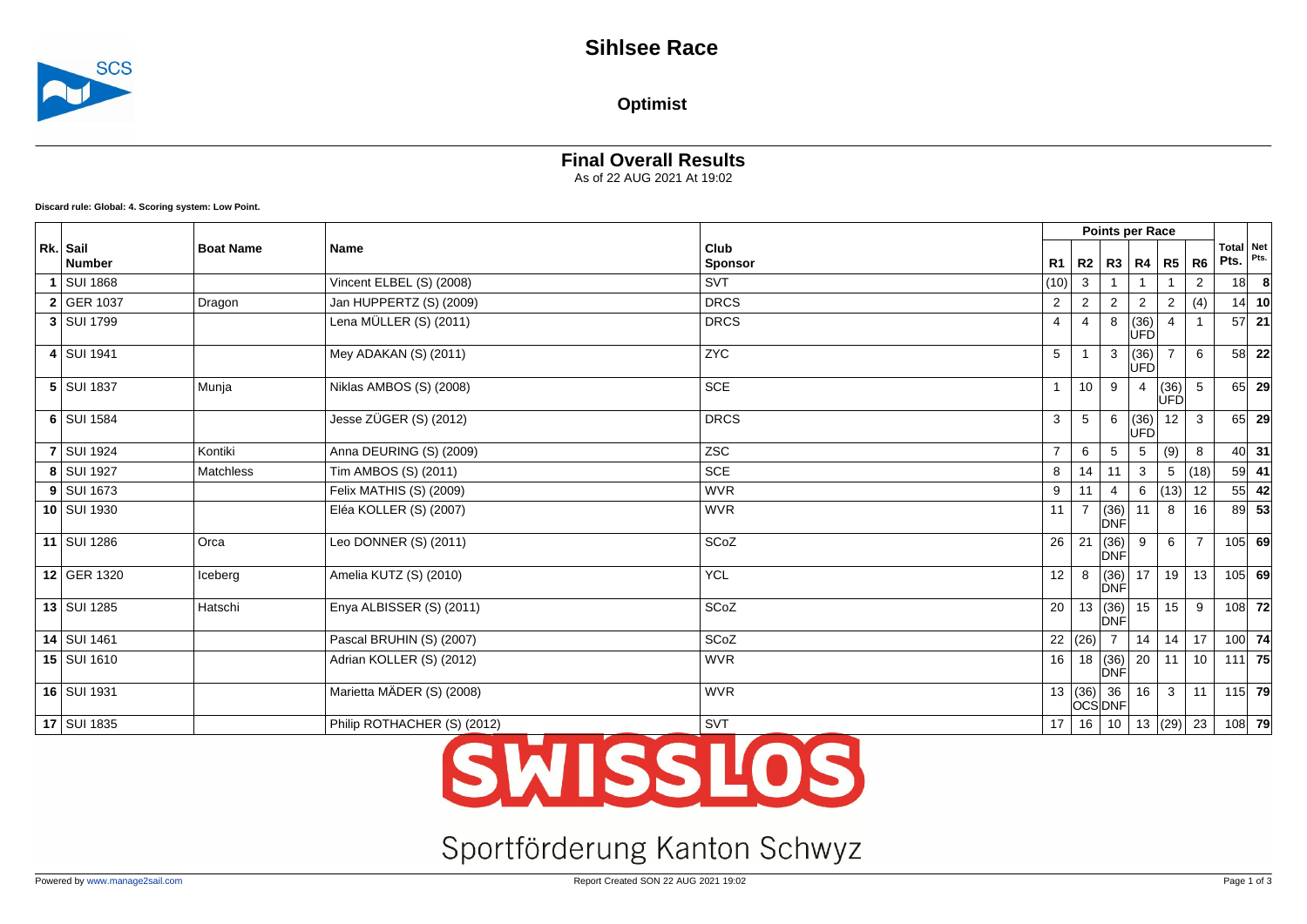

### **Optimist**

## **Final Overall Results**

As of 22 AUG 2021 At 19:02

|                           |                    |                                |                        | Points per Race |    |                              |                       |                 |    |                      |             |
|---------------------------|--------------------|--------------------------------|------------------------|-----------------|----|------------------------------|-----------------------|-----------------|----|----------------------|-------------|
| Rk. Sail<br><b>Number</b> | <b>Boat Name</b>   | <b>Name</b>                    | Club<br><b>Sponsor</b> | R1              |    | R2   R3   R4                 |                       | R5              | R6 | <b>Total</b><br>Pts. | Net<br>Pts. |
| 18 SUI 1720               | <b>Blue Marlin</b> | Fabio DURRER (S) (2011)        | <b>DRCS</b>            | 6               |    | (36)<br>DNF UFD              | 36                    | 10 <sup>1</sup> | 21 | $118$ 82             |             |
| 19 SUI 1867               |                    | Matthew MARTIN (S) (2010)      | <b>DRCS</b>            | 14              |    | 22   (36)<br>DNF             | 8                     | 22              | 19 | $121$ 85             |             |
| $20$ SUI 857              | Flickering flame   | Greta MELLONI (S) (2008)       | <b>SCE</b>             | 15 <sub>1</sub> |    | 12   (36)<br>DNF             | 10                    | 20 <sup>1</sup> | 28 | $121$ 85             |             |
| 21   SUI 1791             | Avanti             | Mathilda THIEL (S) (2008)      | <b>SCE</b>             | 18              |    | 19(36)<br>DNF                | 12                    | 16 <sup>1</sup> | 20 | 121 85               |             |
| 22   SUI 1349             | Seepferdli         | Moritz SIMMENDINGER (S) (2010) | ZYC                    | 27              |    | 23   (36)<br>DNF             | $\overline{7}$        | 17 <sup>1</sup> | 14 | $124$ 88             |             |
| $23$ SUI 167              |                    | Julian LESER (S) (2009)        | <b>WVR</b>             | 28              |    | 20   (36)<br>DNF             | $\overline{18}$       | 21              | 15 |                      | 138 102     |
| 24   SUI 1661             |                    | Noelia ALBISSER (S) (2009)     | SCoZ                   | 29              | 17 | (36)<br>DNF                  | 24                    | 18              | 22 | 146 110              |             |
| $25$ SUI 8                | Bonsai             | Julius NÜTZI (S) (2007)        | <b>SCPf</b>            | 24              | 24 | (36)<br>DNF                  | 25                    | 23              | 25 | 157 121              |             |
| 26   SUI 1568             | Turboo             | Kilian MEYER (S) (2009)        | SCS                    | 21              |    | $25 \mid (36)$<br><b>DNF</b> | $\overline{23}$       | 26              | 27 | 158 122              |             |
| 27 SUI 1484               | Pearl              | Raphael MEYER (S) (2011)       | SCS                    | 25              | 31 | (36)<br>DNF                  | $\overline{19}$       | 24              | 29 | 164 128              |             |
| 28   SUI 1615             |                    | David LESER (S) (2010)         | <b>WVR</b>             | 35              | 27 | (36)<br>DNF                  | 21                    | 25              | 24 | 168 132              |             |
| $29$ SUI 9                | Poseidon           | Julian LARSSON (S) (2008)      | SCPf                   | 23              | 28 | (36)<br>DNF                  | 27                    | 28              | 26 | 168 132              |             |
| 30   SUI 1621             |                    | Amelie RÖMER (S) (2008)        | <b>WVR</b>             | 19              |    | 15   (36)                    | 36<br>DNF DNC DNC DNC | 36              | 36 | 178 142              |             |
| 31   SUI 1418             |                    | Felix KÄPPELI (S) (2012)       | SVT                    | 30              |    | 33   (36)<br>DNF             | 22                    | 27              | 30 | 178 142              |             |
| 32 SUI 1268               | Luv Racer          | Silvan KÄLIN (S) (2010)        | SCS                    | 33              | 29 | (36)<br><b>DNF</b>           | 26                    | 30              | 32 | 186 150              |             |

# **SWISSLOS**

# Sportförderung Kanton Schwyz